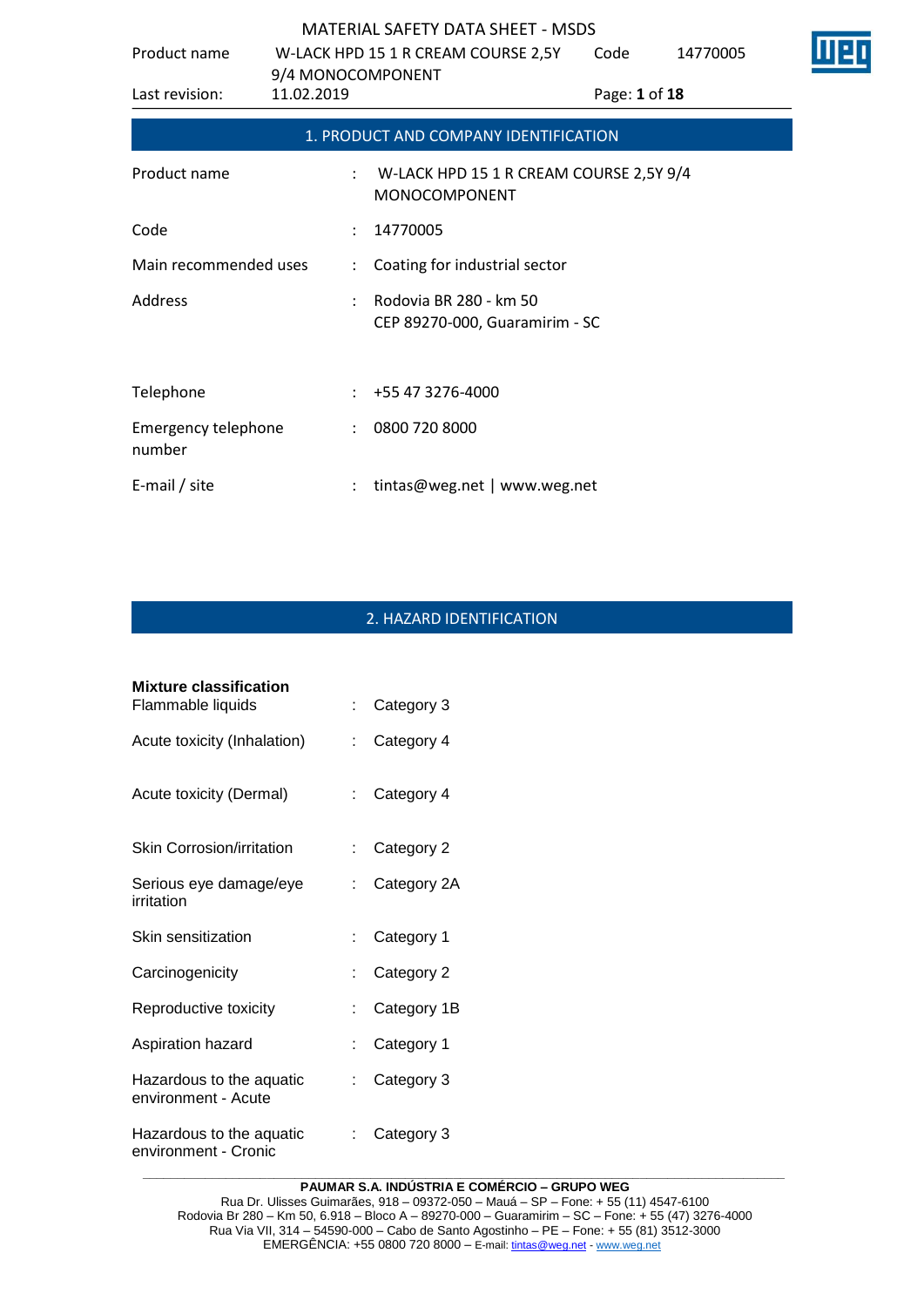Classification according to NBR 14725-2/2009

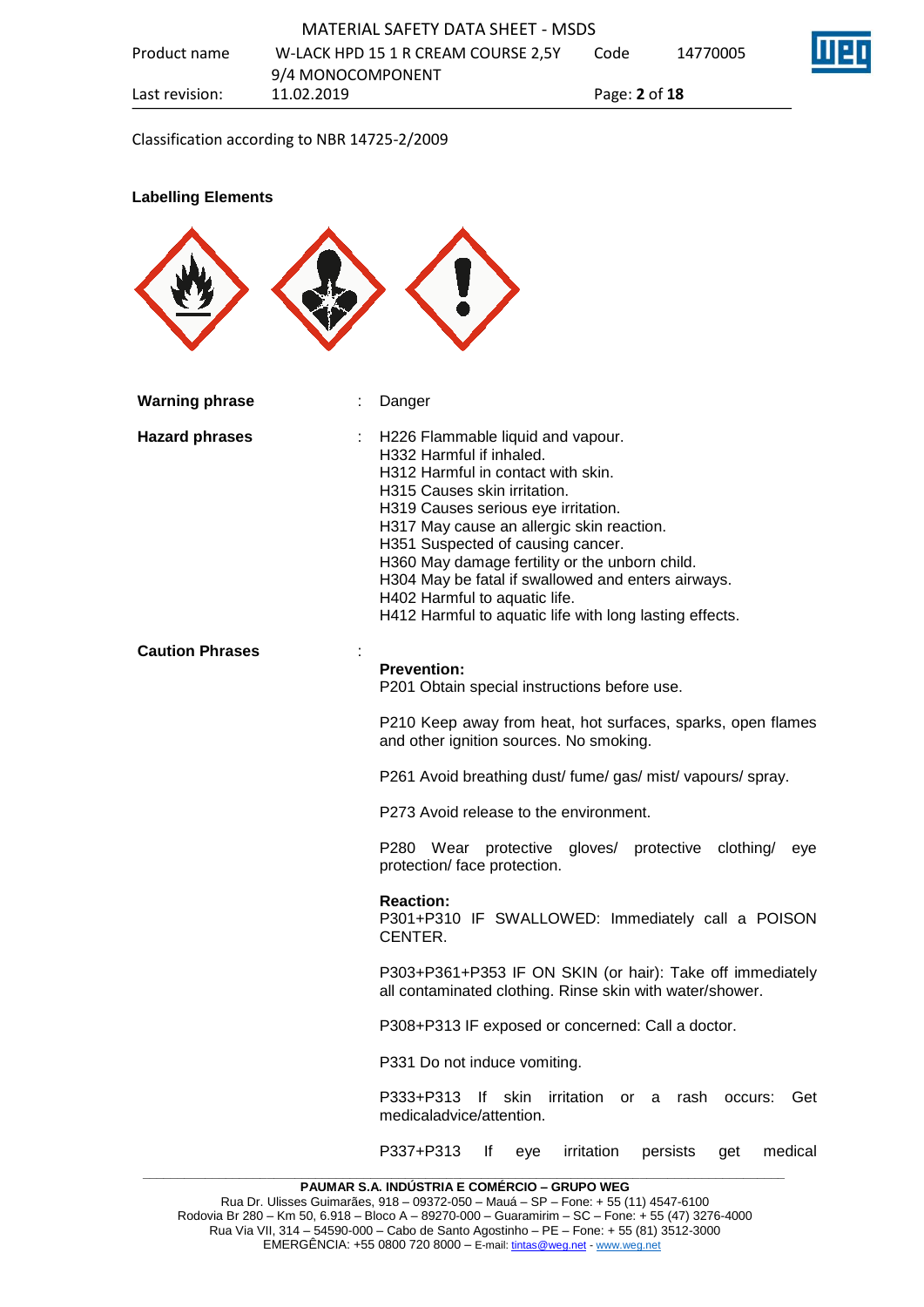| Product name   | 9/4 MONOCOMPONENT | W-LACK HPD 15 1 R CREAM COURSE 2,5Y                                                                                                                                                                   | Code          | 14770005 |  |  |
|----------------|-------------------|-------------------------------------------------------------------------------------------------------------------------------------------------------------------------------------------------------|---------------|----------|--|--|
| Last revision: | 11.02.2019        |                                                                                                                                                                                                       | Page: 3 of 18 |          |  |  |
|                |                   | advice/attention.                                                                                                                                                                                     |               |          |  |  |
|                |                   | P362+P364 Take off contaminated clothing and wash it before<br>reuse.                                                                                                                                 |               |          |  |  |
|                |                   | P370+P378 In case of fire: Use as chapter 5 of MSDS to<br>extinguish.                                                                                                                                 |               |          |  |  |
|                |                   | Storage:<br>P403+P235 Store in a well ventilated place. Keep cool.                                                                                                                                    |               |          |  |  |
|                |                   | Treatmentand disposal of waste:<br>P501 Dispose of contents/container as chapter 13 of the<br>MSDS.                                                                                                   |               |          |  |  |
| Other hazard   |                   | Can cause allergic reactions on the skin.<br>When heated above its flash point, this material will release<br>toxic vapors and flames, and can burn in open area if exposed<br>to an ignition source. |               |          |  |  |

### 3. COMPOSITION AND INFORMATION ABOUT THE INGRENDIENTS

**Product type:** : : : : : Mixture

## **Ingrendients that contribute to danger:**

| Product name                                        | CAS No.    | <b>Risck classification</b>                                                                                                                                                                                                                                                                   | Concentration [%] |
|-----------------------------------------------------|------------|-----------------------------------------------------------------------------------------------------------------------------------------------------------------------------------------------------------------------------------------------------------------------------------------------|-------------------|
| SOLVENT XYLENE (S)                                  | 1330-20-7  | Flammable liquids,<br>Category 3<br>Acute toxicity Dermal,<br>Category 4<br>Acute toxicity<br>Inhalation,<br>Category 4<br>Skin Corrosion/irritation<br>Category 2                                                                                                                            | $>= 30 - 50$      |
| <b>SOLVENT NAPHTHA</b><br>(PETROLEUM) LIGHT<br>AROM | 64742-95-6 | Flammable liquids,<br>Category 3<br>Skin Corrosion/irritation<br>Category 2<br>Serious eye<br>damage/eye irritation,<br>Category 2A<br>Specific target organ<br>toxicity - Single<br>exposure,<br>Category 3<br>Aspiration hazard,<br>Category 1<br>Hazardous to the<br>aquatic environment - | $>= 10 - 20$      |

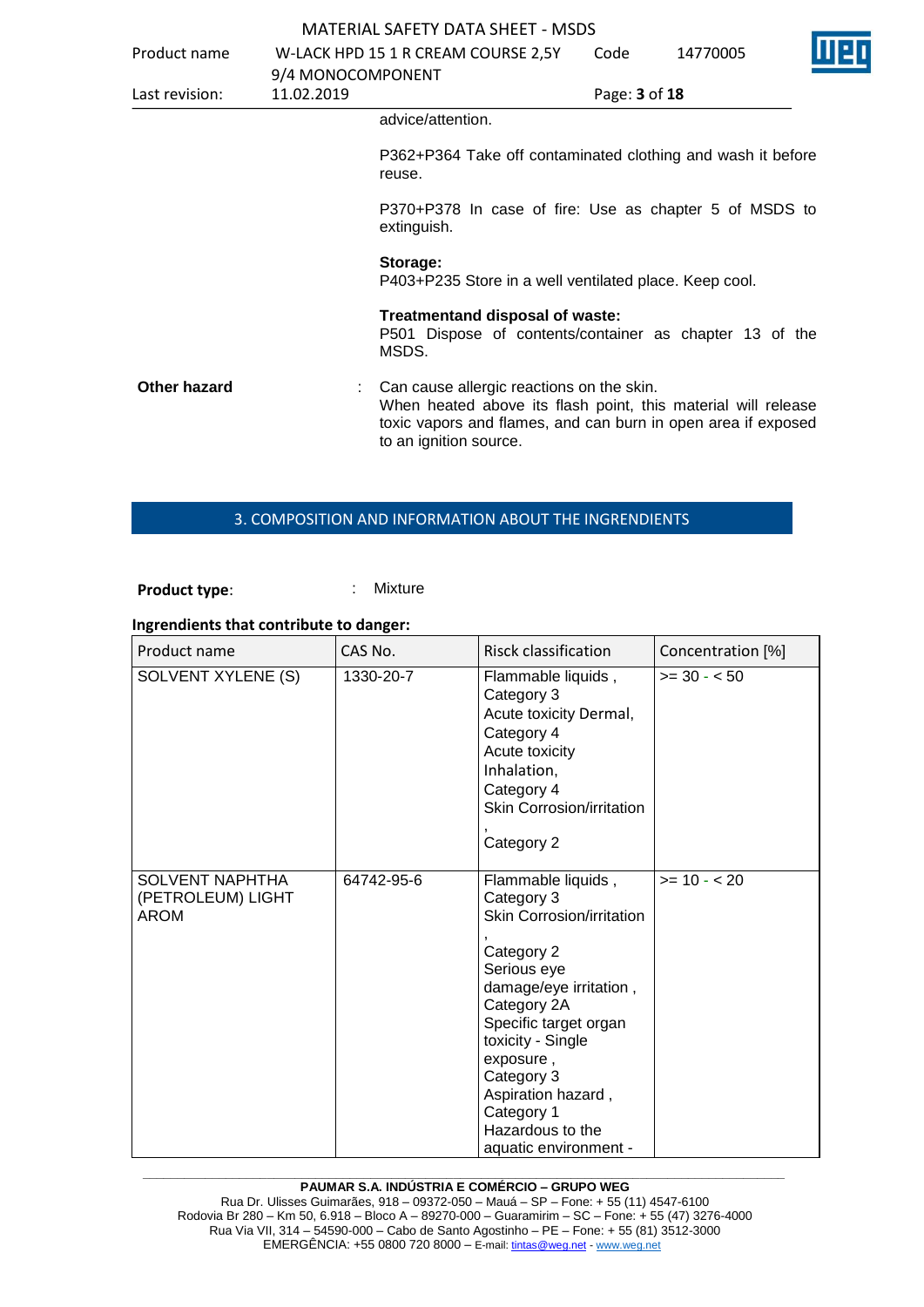Product name W-LACK HPD 15 1 R CREAM COURSE 2,5Y Code 14770005



| 11.02.2019<br>Last revision:       | 9/4 MONOCOMPONENT | Page: 4 of 18                                                                                                                                                                                                                                           |               |
|------------------------------------|-------------------|---------------------------------------------------------------------------------------------------------------------------------------------------------------------------------------------------------------------------------------------------------|---------------|
|                                    |                   | Acute,<br>Category 2<br>Hazardous to the<br>aquatic environment -<br>Cronic,<br>Category 2                                                                                                                                                              |               |
| ADDITIVE ANTI SKIN (N)             | 96-29-7           | Flammable liquids,<br>Category 3<br>Acute toxicity Dermal,<br>Category 4<br>Skin sensitization,<br>Category 1<br>Serious eye<br>damage/eye irritation,<br>Category 1<br>Carcinogenicity,<br>Category 2                                                  | $>= 0,1 - 1$  |
| N-METHYLPYRROLIDONE<br>SOLVENT (N) | 872-50-4          | Skin Corrosion/irritation<br>Category 2<br>Serious eye<br>damage/eye irritation,<br>Category 2<br>Specific target organ<br>toxicity - Single<br>exposure,<br>Category 3<br>Reproductive toxicity,<br>Category 1B                                        | $>= 0, 1 - 1$ |
| <b>OCTOATE COBALT (N)</b>          | 136-52-7          | Acute toxicity Ingestion,<br>Category 4<br>Skin Corrosion/irritation<br>Category 2<br>Skin sensitization,<br>Category 1<br>Serious eye<br>damage/eye irritation,<br>Category 2<br>Specific target organ<br>toxicity - Single<br>exposure,<br>Category 3 | $>= 0.1 - 1$  |

### 4. FIRST AID MEASURES

**Inhalation** : Take the victim to fresh air, keeping them rested and warm. If breathing is irregular or has stopped, apply artificial respiration. Do not give anything orally. Seek medical assistance immediately, bringing the product label whenever possible.

**\_\_\_\_\_\_\_\_\_\_\_\_\_\_\_\_\_\_\_\_\_\_\_\_\_\_\_\_\_\_\_\_\_\_\_\_\_\_\_\_\_\_\_\_\_\_\_\_\_\_\_\_\_\_\_\_\_\_\_\_\_\_\_\_\_\_\_\_\_\_\_\_\_\_\_\_\_\_\_\_\_\_\_\_\_\_\_\_\_\_\_\_\_**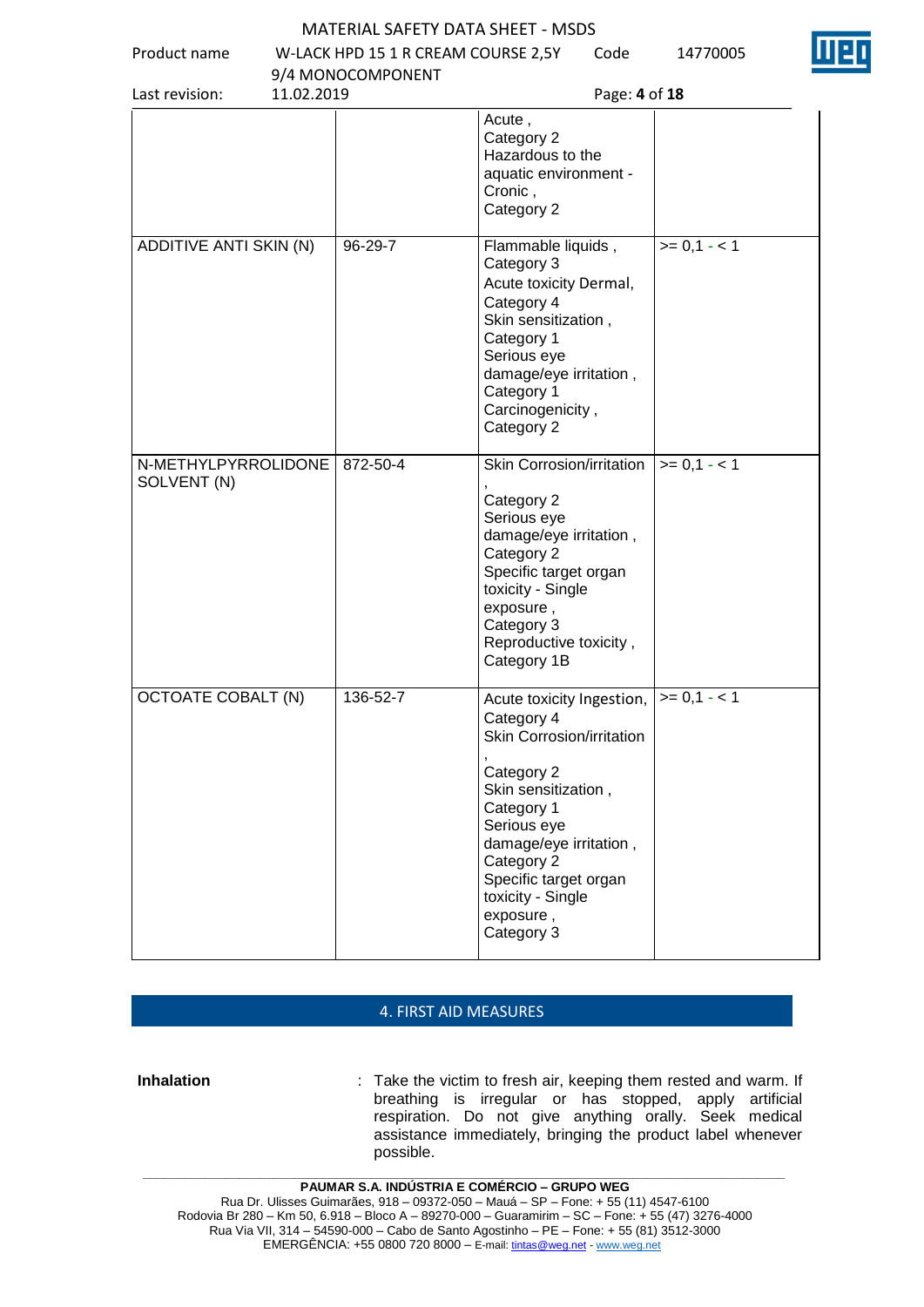| Product name                                                             |                                 | W-LACK HPD 15 1 R CREAM COURSE 2,5Y                                                                                                                                                                                                                                                                                                                                                                                                                                                        | Code          | 14770005 |  |
|--------------------------------------------------------------------------|---------------------------------|--------------------------------------------------------------------------------------------------------------------------------------------------------------------------------------------------------------------------------------------------------------------------------------------------------------------------------------------------------------------------------------------------------------------------------------------------------------------------------------------|---------------|----------|--|
| Last revision:                                                           | 9/4 MONOCOMPONENT<br>11.02.2019 |                                                                                                                                                                                                                                                                                                                                                                                                                                                                                            | Page: 5 of 18 |          |  |
| <b>Contact with the skin</b>                                             |                                 | : Remove the product with vegetal oil (cooking oil) and then<br>wash the skin thoroughly with plenty of water. Do not use<br>solvents or thinners. Seek medical attention in case of any<br>irritation or other symptoms.                                                                                                                                                                                                                                                                  |               |          |  |
| <b>Contact with the eyes</b>                                             |                                 | : Remove contact lenses, if wearing any. Flush the eyes with<br>running water for at least 15 minutes, holding the eyelids<br>apart. Seek medical assistance immediately, bringing the<br>product label with you.                                                                                                                                                                                                                                                                          |               |          |  |
| Ingestion                                                                |                                 | Do not provoke vomiting. Consult with a doctor immediately.                                                                                                                                                                                                                                                                                                                                                                                                                                |               |          |  |
| <b>Most important symptoms</b><br>and effects, both acute and<br>delayed |                                 | Headaches, dizziness, fatigue and in extreme cases, loss of<br>consciousness.                                                                                                                                                                                                                                                                                                                                                                                                              |               |          |  |
| Notes for the doctor                                                     |                                 | : Treat symptomatically. Do not induce vomiting because of risk<br>of aspiration of gastric contents into the lungs. Gastric lavage<br>is recommended when the patient ingests large quantities,<br>more than 5ml of the substance in its pure form. The toxic<br>potential of the quantity consumed must be evaluated in<br>relation to the risk of aspiration during gastric lavage.<br>Activated coal in solution could be useful. However, in some<br>cases the coal induces vomiting. |               |          |  |

## 5. FIRE-FIGHTING MEASURES

| Suitable extinguishing<br>methods                                   | $:$ Water in mist form<br>Carbon dioxide (CO2)<br>Foam alcohol resistent<br>Dry chemical powder                                                                                                                                                                                                                                                                                                                                                                                                                                                                                                                                                                                                                             |
|---------------------------------------------------------------------|-----------------------------------------------------------------------------------------------------------------------------------------------------------------------------------------------------------------------------------------------------------------------------------------------------------------------------------------------------------------------------------------------------------------------------------------------------------------------------------------------------------------------------------------------------------------------------------------------------------------------------------------------------------------------------------------------------------------------------|
| <b>Extinguishing methods not</b> : Direct water jet.<br>recommended |                                                                                                                                                                                                                                                                                                                                                                                                                                                                                                                                                                                                                                                                                                                             |
| <b>Specific dangers</b>                                             | : Flammable liquid and vapour. Dangerous when exposed to<br>heat or ignition source. Exposed packaging to the fire may<br>rupture due to the increased pressure with risk of a<br>subsequent explosion. The vapours are havier than the air<br>and spread close to the ground and it can move to the ignition<br>source and provoke fire or backspace of the flames. Avoid the<br>accumulation of vapours in depressions on the ground,<br>manholes, basement etc. The vapours and/or the particles<br>finely divided (spray) may form explosive mixtures with the air.<br>In case of burning of the product, it forms carbon and nitrogen<br>compounds. The inhalation of these subproducts may cause<br>damage to health. |
| Protective measures of the<br>fire fighting team.                   | : The personnel involved in firefighting should wear self<br>contained breathing apparatus with positive pressure and full                                                                                                                                                                                                                                                                                                                                                                                                                                                                                                                                                                                                  |

protection clothes.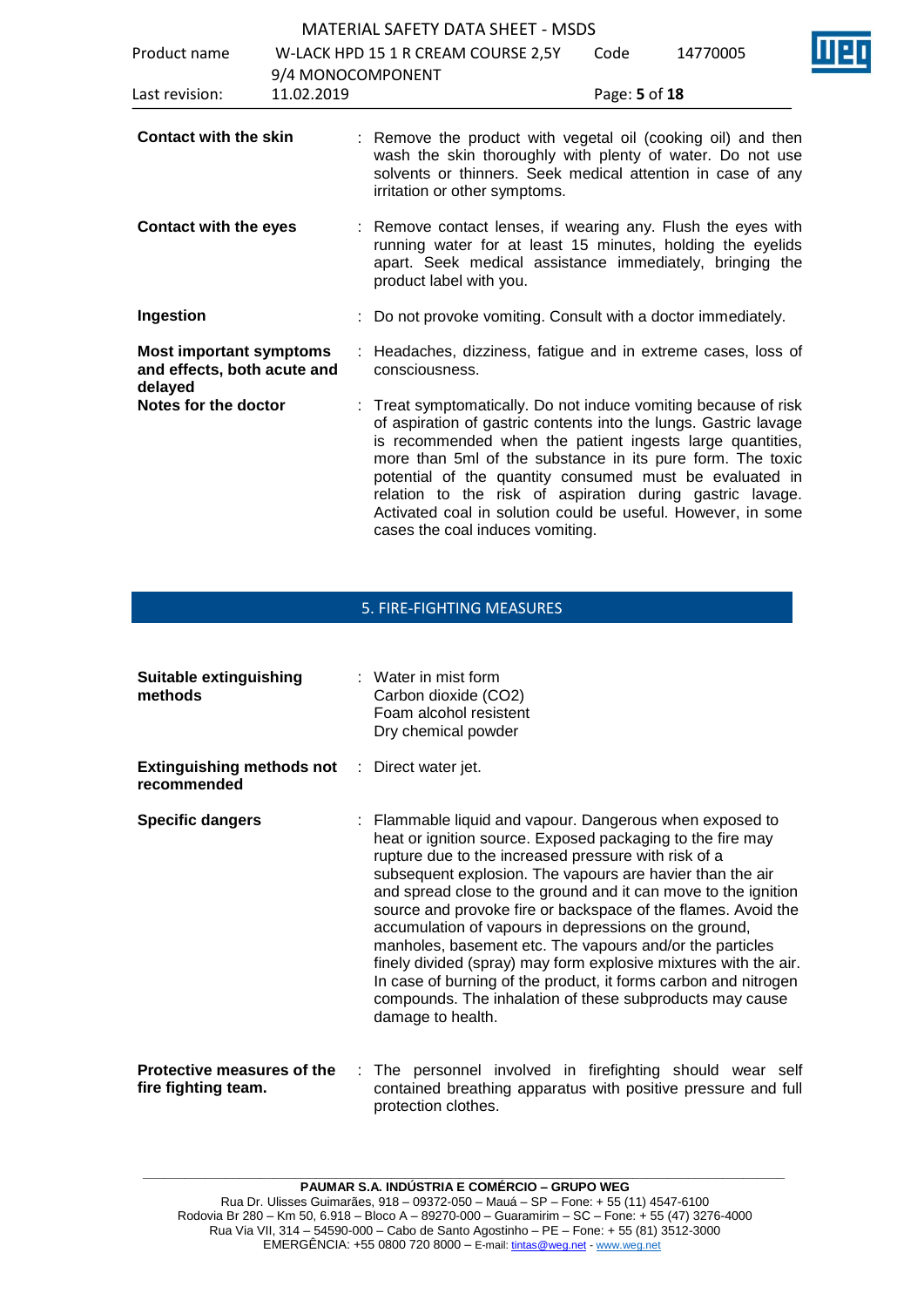| Product name            | 9/4 MONOCOMPONENT | W-LACK HPD 15 1 R CREAM COURSE 2,5Y                                                                                                                                                                                                                                                                                                                                                                                                                                                    | Code          | 14770005 |  |
|-------------------------|-------------------|----------------------------------------------------------------------------------------------------------------------------------------------------------------------------------------------------------------------------------------------------------------------------------------------------------------------------------------------------------------------------------------------------------------------------------------------------------------------------------------|---------------|----------|--|
| Last revision:          | 11.02.2019        |                                                                                                                                                                                                                                                                                                                                                                                                                                                                                        | Page: 6 of 18 |          |  |
| <b>Specific methods</b> |                   | : Evacuate and isolate the area. Approach from fire with wind at<br>your back. Fight the fire to a secure distance. Remove the<br>packaging of the product from the fire area if this can be made<br>with safety. Chill sideways with water in form of fog all the<br>closed packaging near the fire. Avoid that the resulting water<br>from fire fighting reaches drains or waterways. Use dikes to<br>contain this water and eliminate it according to environmental<br>regulations. |               |          |  |

### 6. SPILL / LEAK CONTROL PROCEDURES

#### **Personal precautions, protective equipment and emergency procedures**

| For the emergency service<br>staff                      | If specialized clothing is needed to combat the leak/spillage,<br>Section 8 should be consulted. All precautions described in<br>the following section must be followed.                                                                                                                                                                                                                                                                                                                                                                                                                                                                                                                                                                                                              |
|---------------------------------------------------------|---------------------------------------------------------------------------------------------------------------------------------------------------------------------------------------------------------------------------------------------------------------------------------------------------------------------------------------------------------------------------------------------------------------------------------------------------------------------------------------------------------------------------------------------------------------------------------------------------------------------------------------------------------------------------------------------------------------------------------------------------------------------------------------|
| For staff who are not part<br>of the emergency services | : No action should be taken that may generate danger to<br>people without adequate training and<br>qualifications. Understand the dangers of leaked/spilled<br>products. Use appropriate personal protective equipment -<br>see section 8. Evacuate surrounding areas. Isolate area and<br>keep onlookers away. Do not touch or walk through spilled<br>material. Eliminate all sources of ignition. Avoid breathing<br>vapor or mist. Provide adequate ventilation if possible. Wear<br>appropriate respiratory mask when ventilation is inadequate. In<br>accordance with characteristics of the location and/or area<br>and in relation to the amount of spilled/leaked product,<br>additional emergency measures may be taken under the<br>supervision of a trained professional. |
| <b>Environmental precautions</b>                        | Prevent the product or the water used in the service reaches<br>waterways,<br>channels, drains, or galleries. In case of significant spill, retain<br>spi<br>lled liquid with inert material such as sand or earth. In<br>approprieate,<br>use absorbent materials such as sawdust, rags, vermiculites,<br>etc.                                                                                                                                                                                                                                                                                                                                                                                                                                                                       |

#### **Methods and materials for containment and cleaning**

**Large spills / leaks** : Understand the dangers of leaked/spilled products.Approaching the site with the wind from behind.Stop leak if this can be done safely. Prevent from entering holes / depressions in the floor. If this happens to provide ventilation. Confine the spill in a dike away from the leak point for later disposal. Remove local packaging from the spills site. Use anti sparkling tools and explosion-proof equipment to collect the product. All equipment used when handling the product must be electrically grounded. Soak up with an inert dry material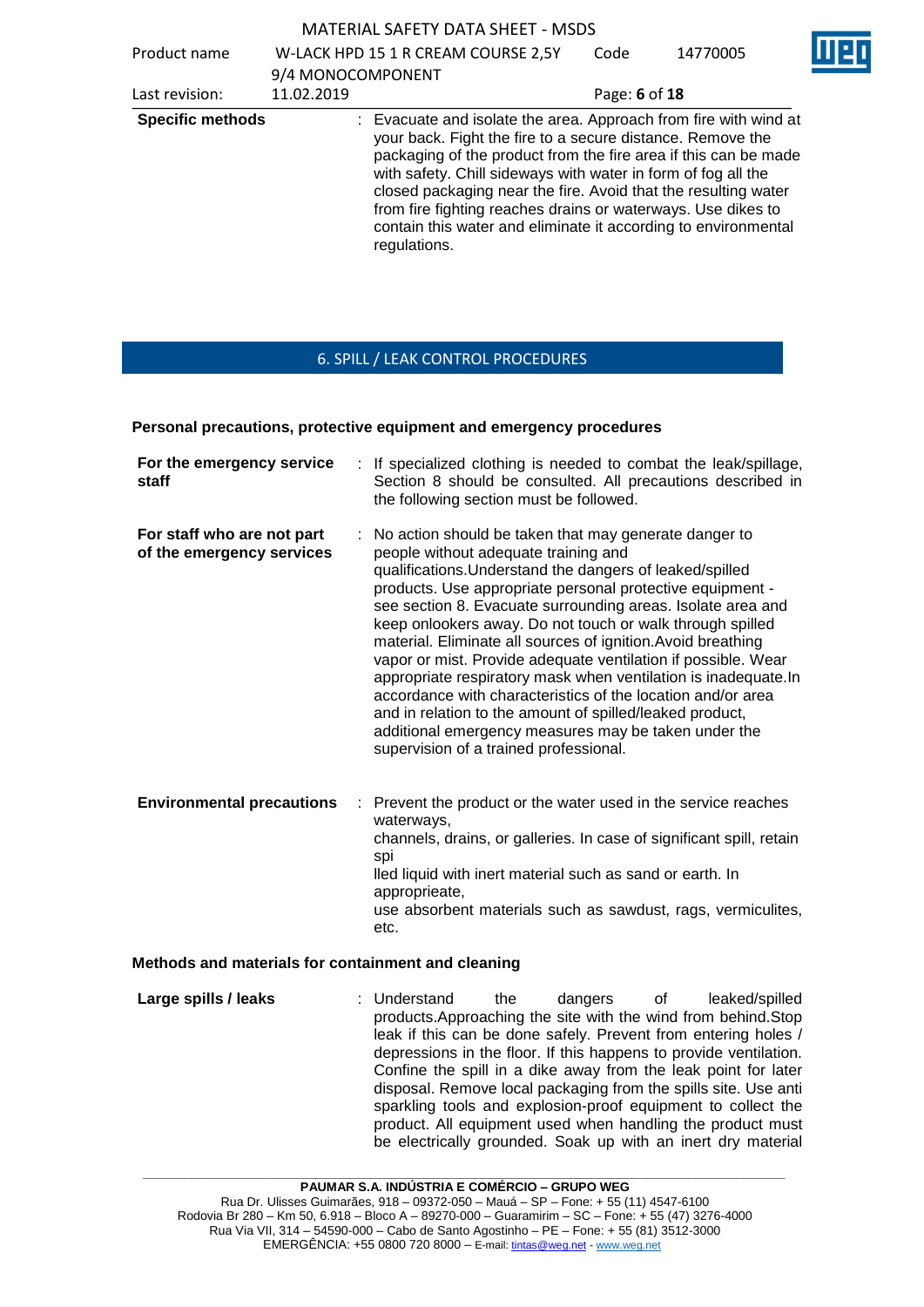|                             |                   | 1816 LUCE JALLI DATA JULLI                                                                                                                                                                                                                                                                                                                                                                                                                                                                                    |               |          |  |
|-----------------------------|-------------------|---------------------------------------------------------------------------------------------------------------------------------------------------------------------------------------------------------------------------------------------------------------------------------------------------------------------------------------------------------------------------------------------------------------------------------------------------------------------------------------------------------------|---------------|----------|--|
| Product name                |                   | W-LACK HPD 15 1 R CREAM COURSE 2,5Y                                                                                                                                                                                                                                                                                                                                                                                                                                                                           | Code          | 14770005 |  |
|                             | 9/4 MONOCOMPONENT |                                                                                                                                                                                                                                                                                                                                                                                                                                                                                                               |               |          |  |
| Last revision:              | 11.02.2019        |                                                                                                                                                                                                                                                                                                                                                                                                                                                                                                               | Page: 7 of 18 |          |  |
|                             |                   | (sand, vermiculite) placing the same in a suitable container for<br>later disposal - see chapter 13.                                                                                                                                                                                                                                                                                                                                                                                                          |               |          |  |
| <b>Small spills / leaks</b> |                   | : Stop the leak if this can be done safely. Cover up spillage in a<br>tarp to prevent the spread by wind or rain. Use antifaiscantes<br>tools and explosion-proof equipment properly grounded to<br>collect the product. Place the material collected in dry, clean<br>and properly identified containers. Cap the container loosened<br>so removing them from the spill site. Avoid formation of dust.<br>Remove the packaging from the spill site. If there is product<br>disposal need refer to chapter 13 |               |          |  |
|                             |                   | Contain and collect the material of the leak with absorbent<br>materials and non-combustible, such as sand, earth,<br>vermiculite, calcined diatomite, etc. in a waste container in<br>accordance with local regulations.                                                                                                                                                                                                                                                                                     |               |          |  |

## 7. HANDLING AND STORAGE

### **Precautions for safe handling**

| <b>Instructions for safe</b><br>treatment | Use individual protective equipment. Emergency showers and<br>eye wash basins must be installed in locations of use and<br>storage.                                                                                                                                                                                                                                                                                                                                                                                                                                                                                                                                                                                                                                                                                                                                                                                                                                                                                                                                                                                                                                                                                                                                                                                                                                                                                                                                                                                                                                                                                              |
|-------------------------------------------|----------------------------------------------------------------------------------------------------------------------------------------------------------------------------------------------------------------------------------------------------------------------------------------------------------------------------------------------------------------------------------------------------------------------------------------------------------------------------------------------------------------------------------------------------------------------------------------------------------------------------------------------------------------------------------------------------------------------------------------------------------------------------------------------------------------------------------------------------------------------------------------------------------------------------------------------------------------------------------------------------------------------------------------------------------------------------------------------------------------------------------------------------------------------------------------------------------------------------------------------------------------------------------------------------------------------------------------------------------------------------------------------------------------------------------------------------------------------------------------------------------------------------------------------------------------------------------------------------------------------------------|
| <b>Precautions for safe</b><br>handling   | : Use appropriate personal protective equipment - see section<br>8; The product handling should occur in places with good<br>natural ventilation or with the presence of local exhaust<br>ventilation; The electrical installations must comply with the<br>International Electrical Commission Standards (IEC), ABNT<br>Standards (Brazilian Association of Technical Standards),<br>taking into account the results of the classification area study<br>for the local and/or product instalation.<br>Use anti-sparking tools when handling the product; In transfer<br>operations, metal containers must be used and all containers<br>must be properly grounded to avoid sparkling by the<br>accumulation of static energy; Handle and use away from hot<br>surfaces, sparks, open flames, and other sources of ignition.<br>Do not smoke; Do not ingest. Avoid inhalation of vapors or<br>smoke as well as avoid contact with eyes, skin and clothing;<br>Eating and drinking should be prohibited in the area where the<br>material is handled, stored and processed. Workers should<br>wash their hands before eating, drinking and smoking.<br>Remove contaminated clothing and protective equipment<br>before entering food areas; After use keep the product in its<br>original packaging, sealed; Empty containers may be<br>hazardous and should be disposed of properly. Do not reuse<br>the packaging; Emergency showers and eye washer should be<br>installed in the use and storage places.<br>Do not handle the product until you have read and understood<br>all safety precautions contained in this document. |
| <b>Fire protection</b>                    | Only use in well-ventilated locations, to prevent accumulation                                                                                                                                                                                                                                                                                                                                                                                                                                                                                                                                                                                                                                                                                                                                                                                                                                                                                                                                                                                                                                                                                                                                                                                                                                                                                                                                                                                                                                                                                                                                                                   |

**\_\_\_\_\_\_\_\_\_\_\_\_\_\_\_\_\_\_\_\_\_\_\_\_\_\_\_\_\_\_\_\_\_\_\_\_\_\_\_\_\_\_\_\_\_\_\_\_\_\_\_\_\_\_\_\_\_\_\_\_\_\_\_\_\_\_\_\_\_\_\_\_\_\_\_\_\_\_\_\_\_\_\_\_\_\_\_\_\_\_\_\_\_**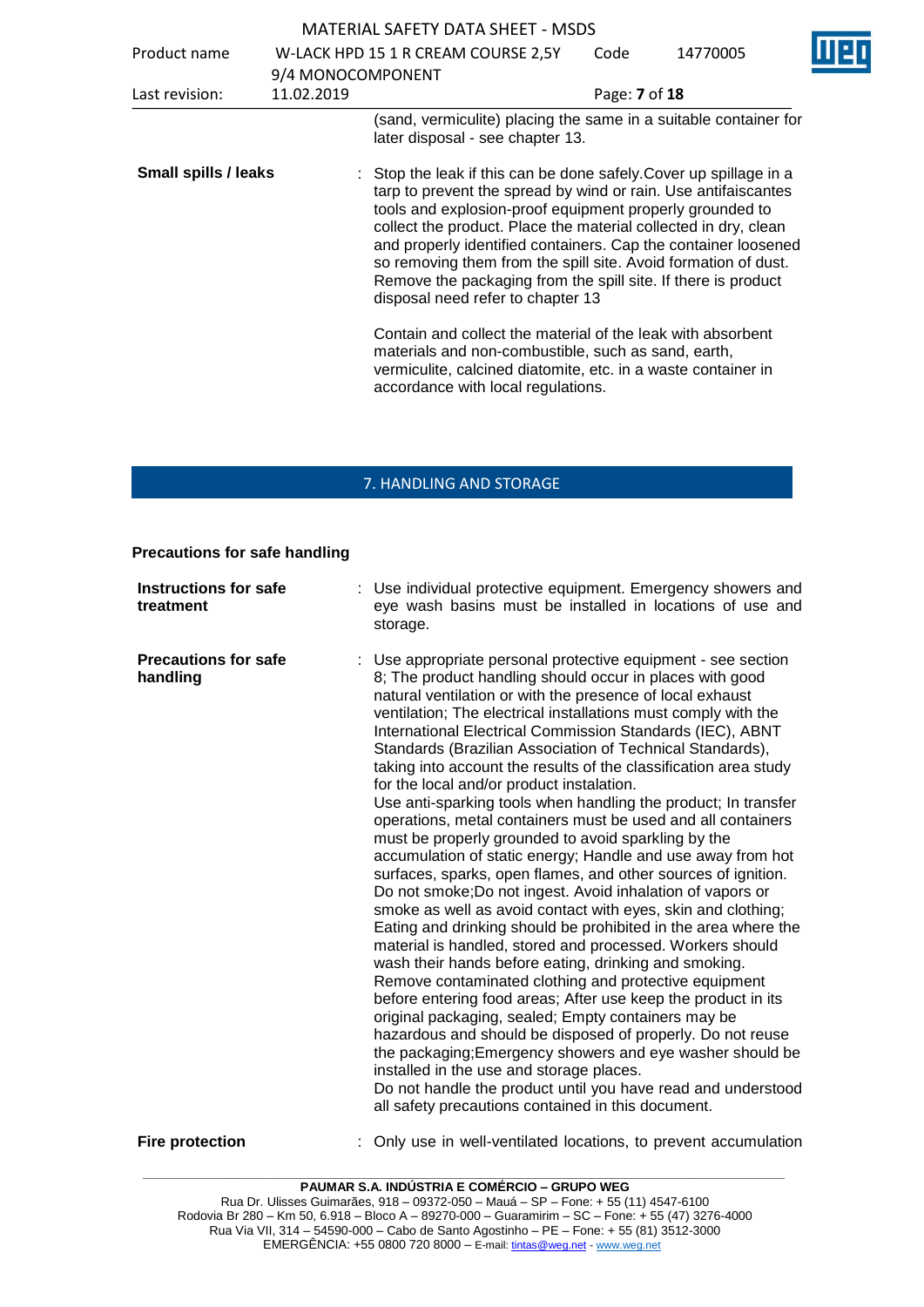|                                           |                   | <b>MATERIAL SAFETY DATA SHEET - MSDS</b>                                                                                                                                                                                                                                                                                                                                                                                                                          |               |          |  |
|-------------------------------------------|-------------------|-------------------------------------------------------------------------------------------------------------------------------------------------------------------------------------------------------------------------------------------------------------------------------------------------------------------------------------------------------------------------------------------------------------------------------------------------------------------|---------------|----------|--|
| Product name                              |                   | W-LACK HPD 15 1 R CREAM COURSE 2,5Y                                                                                                                                                                                                                                                                                                                                                                                                                               | Code          | 14770005 |  |
|                                           | 9/4 MONOCOMPONENT |                                                                                                                                                                                                                                                                                                                                                                                                                                                                   |               |          |  |
| Last revision:                            | 11.02.2019        |                                                                                                                                                                                                                                                                                                                                                                                                                                                                   | Page: 8 of 18 |          |  |
|                                           |                   | of vapors in explosive concentrations. All conductive elements<br>of the system, in contact with the product, must be electrically<br>grounded Keep away from heat and sources of ignition. Tools<br>that do not produce sparks should be used. Do not smoke.                                                                                                                                                                                                     |               |          |  |
| <b>Storage conditions</b>                 |                   |                                                                                                                                                                                                                                                                                                                                                                                                                                                                   |               |          |  |
| Substances to be avoid                    |                   | : Keep away from oxidising agents, strong acid solutions and<br>strong alkaline solutions.                                                                                                                                                                                                                                                                                                                                                                        |               |          |  |
| <b>Storage conditions</b>                 |                   | : The electrical installation must comply with NEC(National<br>Electrical Code) or IEC (International Electrical Commission)<br>standards and/or those of the ABNT (Brazilian Association of<br>Technical Standards). The floor of the storage area must be<br>impermeable, non-combustible and must have ditches that<br>allow run off into the containment reservoir. Storage tanks<br>must be surrounded by embankments and have drains in case<br>of leakage. |               |          |  |
| <b>Appropriate storage</b><br>conditions  |                   | : Store the material in covered, dry, well ventilated and<br>identified areasKeep out of direct sunlight. Store in a closed<br>container.                                                                                                                                                                                                                                                                                                                         |               |          |  |
| Inappropriate storage<br>conditions       |                   | Exposed to elevated temperatures, sun and rain. Close to<br>oxidizing agents. Close to food. Close to sources of heat and<br>ignition.                                                                                                                                                                                                                                                                                                                            |               |          |  |
| <b>Materials to avoid</b>                 |                   | Do not store with explosive materials, flammableand/or toxic<br>gases, oxidizing, corrosive substances, or materials that may<br>generate spontaneous combustion.                                                                                                                                                                                                                                                                                                 |               |          |  |
| Secure packaging materials                |                   |                                                                                                                                                                                                                                                                                                                                                                                                                                                                   |               |          |  |
| <b>Recommended packaging</b><br>materials |                   | Amber type glass.<br>Metal packaging                                                                                                                                                                                                                                                                                                                                                                                                                              |               |          |  |
| Packaging materials to be<br>avoided      |                   | Certain plastic materials                                                                                                                                                                                                                                                                                                                                                                                                                                         |               |          |  |

### 8. EXPOSURE CONTROL – PERSONAL PROTECTION

The information in this chapter contain general guidelines. Chapter 1 should be consulted for any information on the recommended use of this product in different scenarios of exposure.

**Engineering control measures** : Preferably use the product in adequate application cabin. In case it is not possible, provide exhaustion/ventilation enough to keep the concentration of the agents indicated in this section under the limits of tolerance (L.T.), otherwise, use adequate respiratory protection equipment. The engineering controls should keep the concentrations of gas/vapour under the limit of LEL - Lower Explosive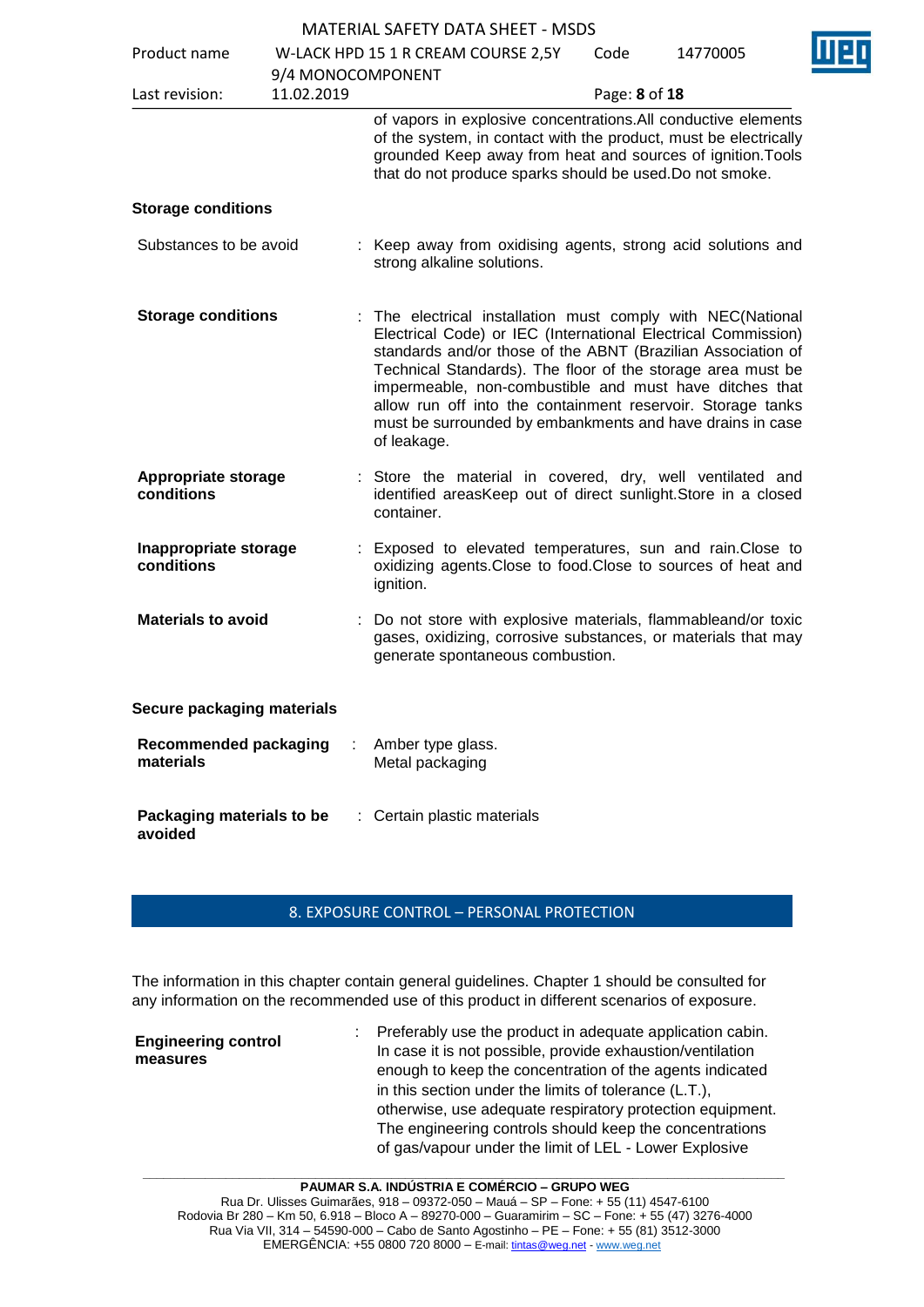### MATERIAL SAFETY DATA SHEET - MSDS Product name W-LACK HPD 15 1 R CREAM COURSE 2,5Y 9/4 MONOCOMPONENT<br>11.02.2019 Code 14770005 Last revision: 11.02.2019 Page: **9** of **18**

Limit (see section 9). Use equipment explosion proof.

### **Control parameters**

### **Occupational Exposure Limits**

| <b>Name</b>                                                | CAS No.    | <b>TLV/TWA</b>                                                 | <b>TLV/STEL</b>                 | <b>TLV/TETO</b> | <b>Source</b> |
|------------------------------------------------------------|------------|----------------------------------------------------------------|---------------------------------|-----------------|---------------|
| SOLVENT XYLENE (S)                                         | 1330-20-7  | 78 ppm340<br>mg/m <sup>3</sup> 100<br>ppm434 mg/m <sup>3</sup> | 150 ppm651<br>mg/m <sup>3</sup> |                 | NR15ACGIH     |
| <b>SOLVENT NAPHTHA</b><br>(PETROLEUM) LIGHT<br><b>AROM</b> | 64742-95-6 | $100$ ppm                                                      |                                 |                 | <b>ACGIH</b>  |
| <b>ADDITIVE ANTI SKIN</b><br>(N)                           | $96-29-7$  |                                                                |                                 |                 |               |
| $N-$<br>METHYLPYRROLIDON<br>E SOLVENT (N)                  | 872-50-4   |                                                                |                                 |                 |               |
| <b>OCTOATE COBALT (N)</b>                                  | 136-52-7   | $0,02 \text{ mg/m}^3$                                          |                                 |                 | <b>ACGIH</b>  |

\*PPM - parts of vapour or gas per million of parts of contaminated air

\*\* MG/m<sup>3</sup> - miligrams per cubic meter of air.

### **Personal protective equipment required**

| <b>Respiratory protection</b>   | In case of the concentrations are above the indicated<br>tolerance limits, the use of appropriated mask is<br>necessary for this goal (half-face mask or full face mask<br>with filter to organic vapors and acid gases).          |
|---------------------------------|------------------------------------------------------------------------------------------------------------------------------------------------------------------------------------------------------------------------------------|
| Eye protection                  | : Use hermetic goggles to protect against liquid splashes.                                                                                                                                                                         |
| <b>Body and skin protection</b> | : It is recommended the use of apron barber type to<br>protecting upper limbs, trunk and lower limbs in case of<br>splash. In case of risk of static electricity generation the<br>cloth should be antistatic, includin the apron. |

### 9. PHYSICAL AND CHEMICAL PROPERTIES

| Form                   | $:$ Liquid         |
|------------------------|--------------------|
| <b>State of matter</b> | : Liquid           |
| Color                  | <b>Beige</b>       |
| Odour                  | <b>Distinctive</b> |
| <b>Odour limit</b>     | Not applicable     |
| pH                     | Not applicable     |

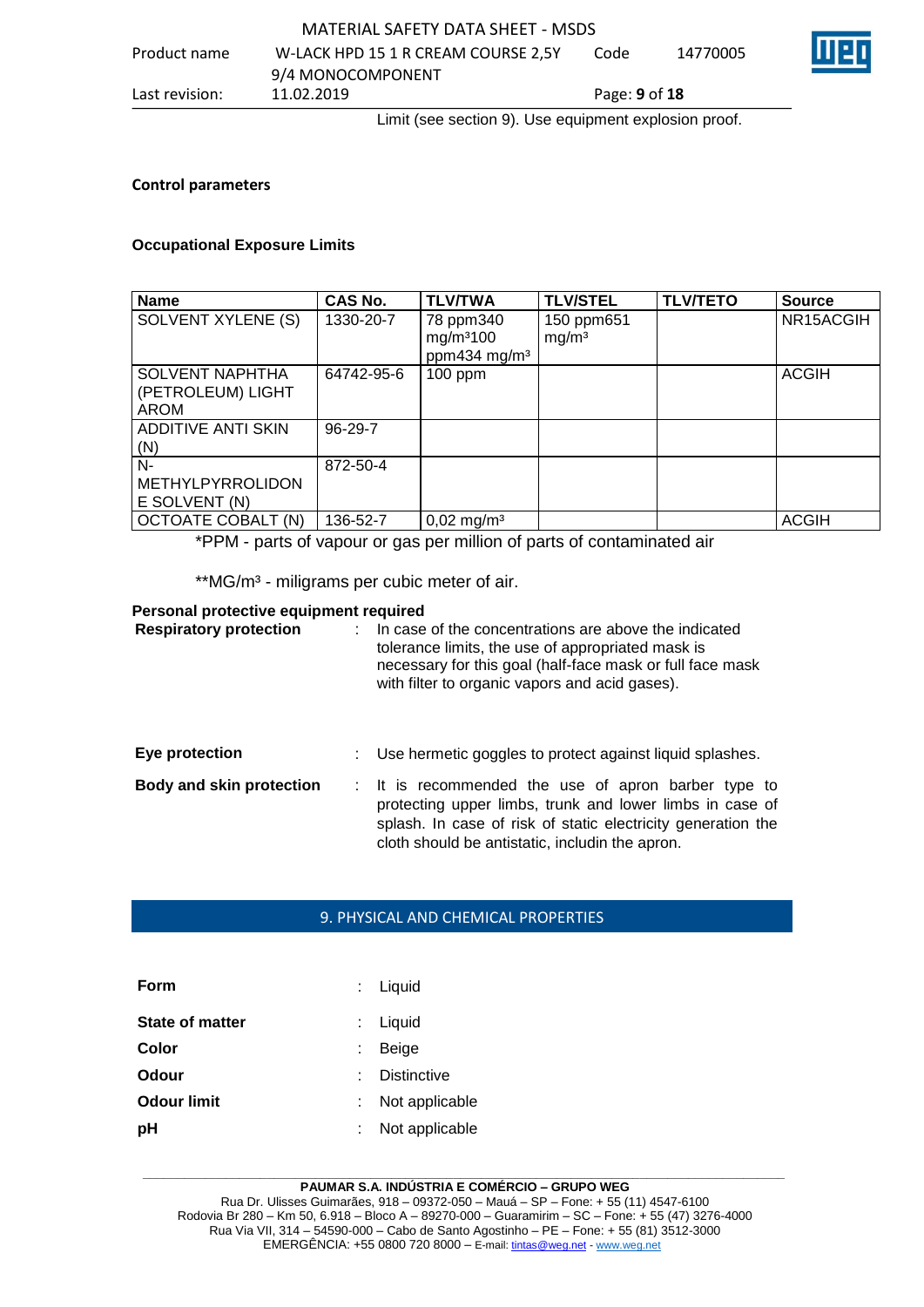| Product name                             |                   | W-LACK HPD 15 1 R CREAM COURSE 2,5Y | Code           | 14770005 |  |
|------------------------------------------|-------------------|-------------------------------------|----------------|----------|--|
|                                          | 9/4 MONOCOMPONENT |                                     |                |          |  |
| Last revision:                           | 11.02.2019        |                                     | Page: 10 of 18 |          |  |
| <b>Melting point</b>                     |                   | Data not available.                 |                |          |  |
| <b>Boiling point</b>                     |                   | Data not available.                 |                |          |  |
| Flash Point (Open cup)                   |                   | 25 °C                               |                |          |  |
| <b>Evaporation rate</b>                  |                   | Data not available.                 |                |          |  |
| <b>Inflammation point</b>                |                   | Method: Data not available.         |                |          |  |
| <b>Upper explosive limit</b>             |                   |                                     |                |          |  |
|                                          |                   | Data not available.                 |                |          |  |
| Lower explosive limit                    |                   |                                     |                |          |  |
|                                          |                   | Data not available.                 |                |          |  |
| Vapor pressure                           |                   | Data not available.                 |                |          |  |
| <b>Density</b>                           |                   | $1,0 - 1,2$ g/cm <sup>3</sup>       |                |          |  |
| Solubility(ies)                          |                   | Water-insoluble                     |                |          |  |
| N-octano /water partition<br>coefficient |                   | Data not available.                 |                |          |  |
| <b>Auto flammability</b>                 |                   | Data not available.                 |                |          |  |
| Cinematic viscosity (25°C)               | $\mathbb{R}^n$    | 70 - 80 s CF4                       |                |          |  |
| <b>Vapor density</b>                     |                   | Data not available.                 |                |          |  |
| Decomposition temperature :              |                   |                                     |                |          |  |

## 10. STABILITY AND REACTIVITY

| <b>Reactivity</b>                              | : Presents no reactivity at room temperature and under normal<br>conditions of use.                                                                               |
|------------------------------------------------|-------------------------------------------------------------------------------------------------------------------------------------------------------------------|
| <b>Chemical stability</b>                      | : Stable at room temperature and under normal conditions of<br>use. Unstable at temperatures above the flash point.                                               |
| <b>Possibility of dangerous</b><br>reactions   | : Presents no reactivity at room temperature and under normal<br>conditions of use.<br>None when the product is stored, applied and processed<br>correctly.       |
| Need to add additives and<br><b>inhibitors</b> | : Not necessary.                                                                                                                                                  |
| <b>Conditions to avoid</b>                     | : Extreme heat and open flame.                                                                                                                                    |
| Incompatible materials                         | Do not store with explosive materials, flammableand/or toxic<br>gases, oxidizing, corrosive substances, or materials that may<br>generate spontaneous combustion. |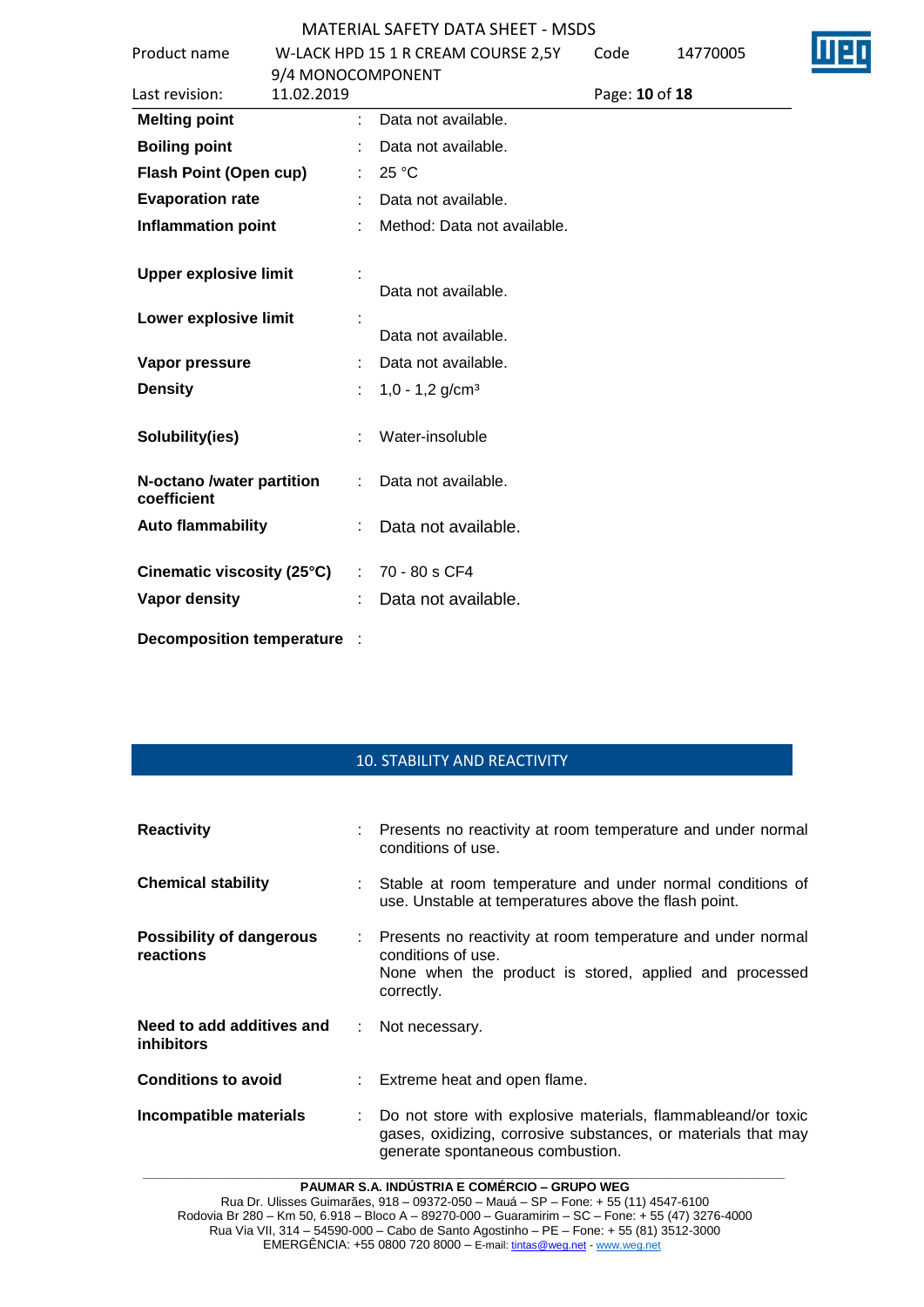| Product name                           | 9/4 MONOCOMPONENT | W-LACK HPD 15 1 R CREAM COURSE 2,5Y                                                                       | Code           | 14770005 |  |
|----------------------------------------|-------------------|-----------------------------------------------------------------------------------------------------------|----------------|----------|--|
| Last revision:                         | 11.02.2019        |                                                                                                           | Page: 11 of 18 |          |  |
|                                        |                   | Plastic materials soluble in Xylene.                                                                      |                |          |  |
| Dangerous products of<br>decomposition |                   | : Produces noxious gases such as carbon monoxide (CO),<br>carbon dioxide (CO2) and nitrogen oxides (NOx). |                |          |  |

### 11. TOXICOLOGICAL INFORMATION

### **Components SOLVENT XYLENE (S)**

| Acute toxicity by oral<br>use                                 |    | Test species<br><b>DL50</b><br><b>Observations</b>                    | Rat<br>4.300 mg/kg                             |  |  |
|---------------------------------------------------------------|----|-----------------------------------------------------------------------|------------------------------------------------|--|--|
| <b>Acute toxicity by</b><br>inhalation                        |    | : Test species<br><b>DL50</b><br><b>Observations</b>                  | Rat<br>21,7 mg/l4 h                            |  |  |
| <b>Acute toxicity by</b><br>cutaneous use                     |    | : Test species<br><b>DL50</b><br><b>Observations</b>                  | Rabbit<br>> 1.700 mg/kg<br>Data not available. |  |  |
| <b>Acute toxicity (other</b><br>methods of<br>administration) |    | Test species<br><b>DL50</b><br><b>LC50</b><br>Non-standard unit value | Data not available.                            |  |  |
| <b>Corrosion/irritation of</b><br>skin                        |    | : Category 2                                                          |                                                |  |  |
| Serious eye damage/eye<br>irritation                          | ÷  | Data not available.                                                   |                                                |  |  |
| <b>Respiratory or dermal</b><br>sensitivity                   | ÷. | Category 1                                                            |                                                |  |  |
| <b>Mutageneses</b>                                            |    | Data not available.                                                   |                                                |  |  |
| Carcinogenicity                                               |    | Data not available.                                                   |                                                |  |  |
| <b>Toxic effects for</b><br>reproduction                      |    | Category 1C                                                           |                                                |  |  |
| Specific target organ<br>toxicity (STOT) - single<br>exposure |    | Data not available.                                                   |                                                |  |  |
| Specific target organ<br>toxicity (STOT) - repeat<br>exposure | ÷. | Data not available.                                                   |                                                |  |  |
| Aspiration hazard                                             |    | : Data not available.                                                 |                                                |  |  |
| SOLVENT NAPHTHA (PETROLEUM) LIGHT AROM                        |    |                                                                       |                                                |  |  |

| <b>Acute toxicity by oral</b> | Test species | Rat |
|-------------------------------|--------------|-----|
|-------------------------------|--------------|-----|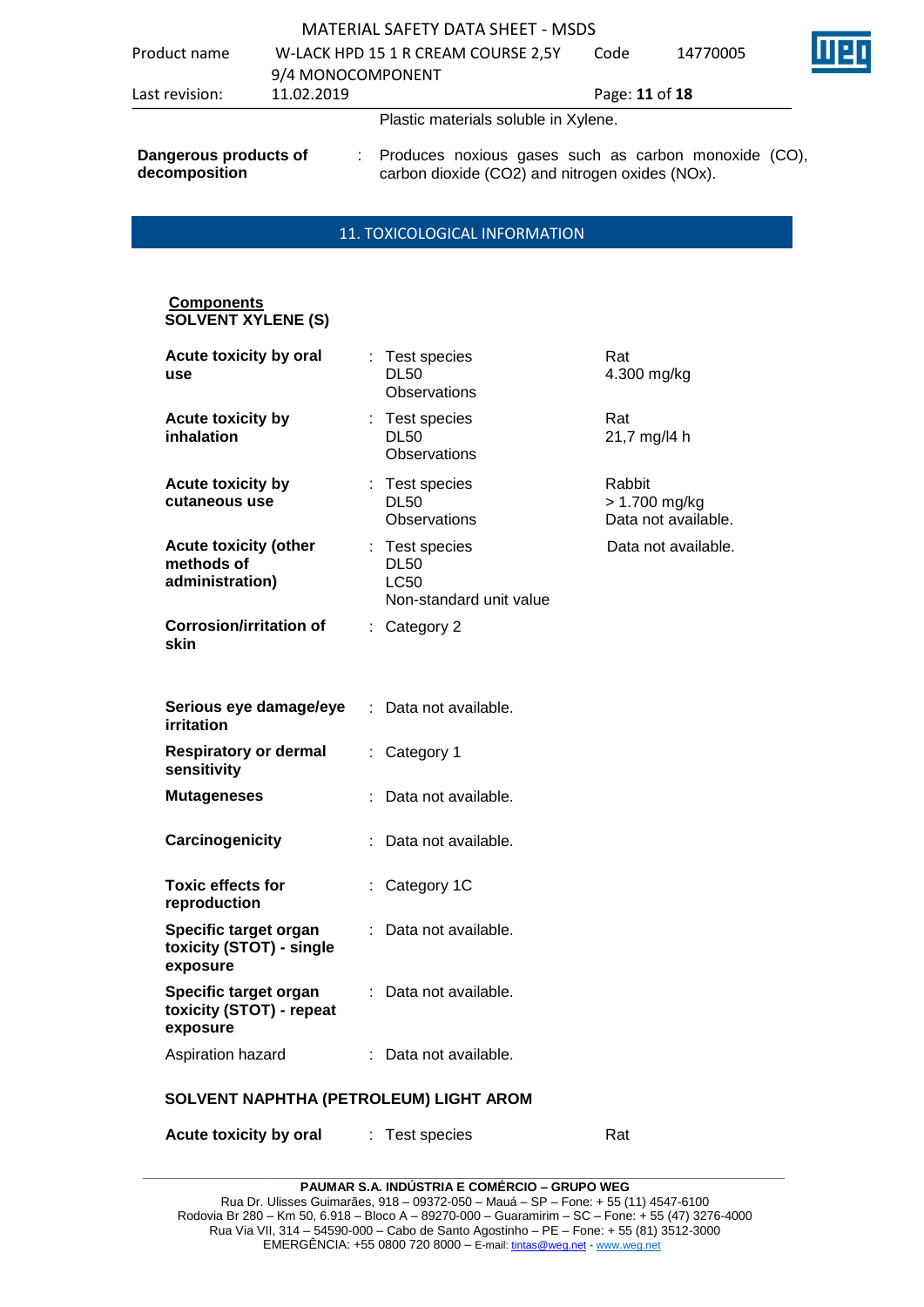| Product name                                                  | 9/4 MONOCOMPONENT      | W-LACK HPD 15 1 R CREAM COURSE 2,5Y                                     | Code                  | 14770005                                        |
|---------------------------------------------------------------|------------------------|-------------------------------------------------------------------------|-----------------------|-------------------------------------------------|
| Last revision:                                                | 11.02.2019             |                                                                         | Page: 12 of 18        |                                                 |
| use                                                           |                        | <b>DL50</b><br>Observations                                             | 5.000 mg/kg           |                                                 |
| <b>Acute toxicity by</b><br>inhalation                        |                        | : Test species<br><b>DL50</b><br><b>Observations</b>                    | Rat                   | 900 mg/m <sup>34</sup> h<br>Data not available. |
| <b>Acute toxicity by</b><br>cutaneous use                     |                        | Test species<br><b>DL50</b><br><b>Observations</b>                      | Rabbit<br>2.000 mg/kg |                                                 |
| <b>Acute toxicity (other</b><br>methods of<br>administration) |                        | : Test species<br><b>DL50</b><br><b>LC50</b><br>Non-standard unit value |                       | Data not available.                             |
| <b>Corrosion/irritation of</b><br>skin                        |                        | $:$ Category 2                                                          |                       |                                                 |
| <b>irritation</b>                                             | Serious eye damage/eye | $:$ Category 1                                                          |                       |                                                 |
| <b>Respiratory or dermal</b><br>sensitivity                   |                        | : Data not available.                                                   |                       |                                                 |
| <b>Mutageneses</b>                                            |                        | Data not available.                                                     |                       |                                                 |
| Carcinogenicity                                               |                        | : Data not available.                                                   |                       |                                                 |
| <b>Toxic effects for</b><br>reproduction                      |                        | : Data not available.                                                   |                       |                                                 |
| Specific target organ<br>toxicity (STOT) - single<br>exposure |                        | : May cause respiratory irritation.                                     |                       |                                                 |
| Specific target organ<br>toxicity (STOT) - repeat<br>exposure |                        | Data not available.                                                     |                       |                                                 |
| Aspiration hazard                                             |                        | : Data not available.                                                   |                       |                                                 |
| <b>ADDITIVE ANTI SKIN (N)</b>                                 |                        |                                                                         |                       |                                                 |
| Acute toxicity by oral<br>use                                 |                        | : Test species<br><b>DL50</b><br><b>Observations</b>                    | Rat<br>930 mg/kg      |                                                 |
| <b>Acute toxicity by</b><br>inhalation                        |                        | Test species<br><b>DL50</b><br><b>Observations</b>                      |                       | Data not available.                             |
| <b>Acute toxicity by</b><br>cutaneous use                     |                        | : Test species<br><b>DL50</b><br><b>Observations</b>                    | Rabbit<br>185 mg/kg   |                                                 |
| <b>Acute toxicity (other</b><br>methods of<br>administration) |                        | : Test species<br><b>DL50</b><br><b>LC50</b><br>Non-standard unit value |                       | Data not available.                             |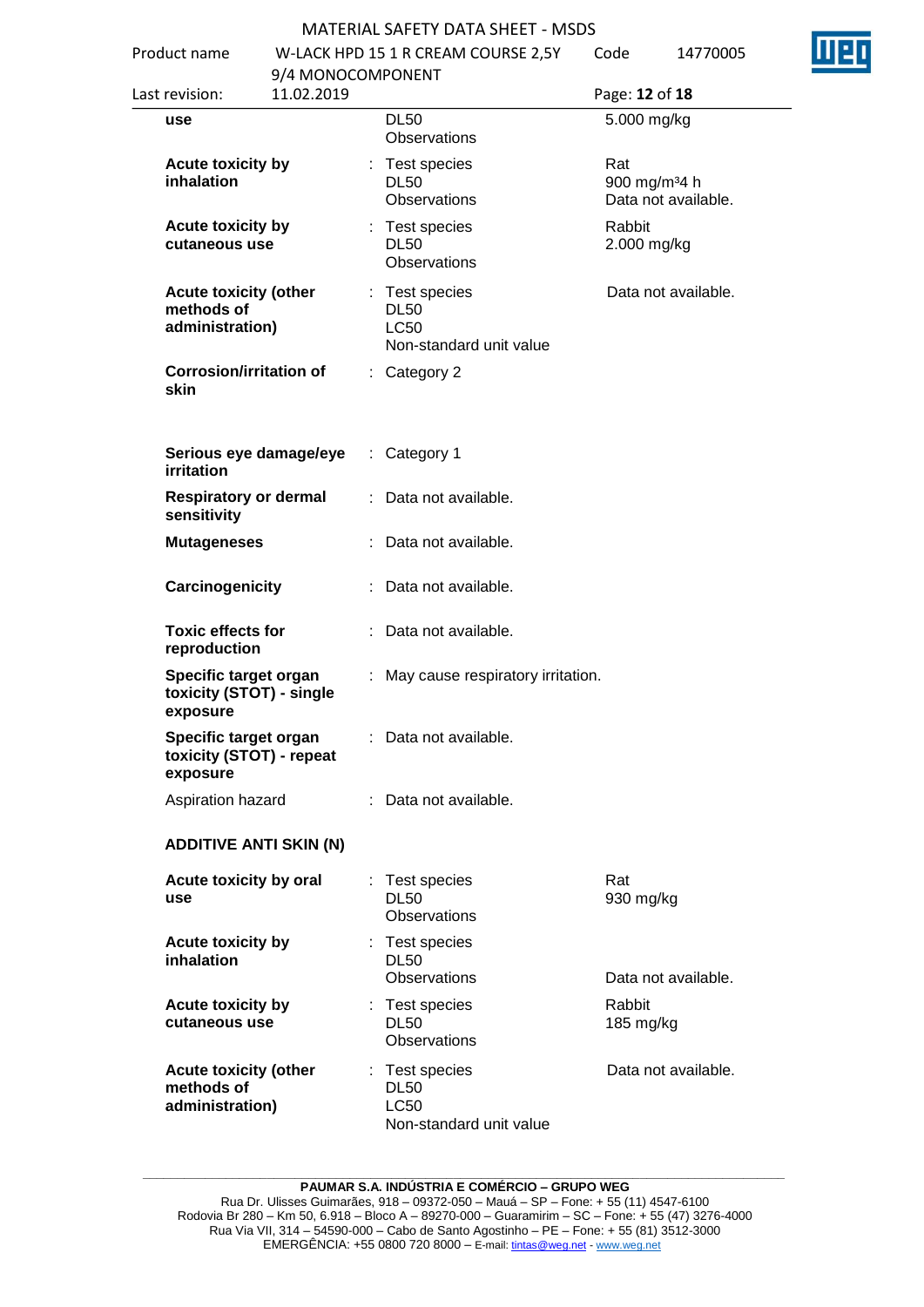|                                                                  | MATERIAL SAFETY DATA SHEET - MSDS |   |                                                                       |                       |                     |  |
|------------------------------------------------------------------|-----------------------------------|---|-----------------------------------------------------------------------|-----------------------|---------------------|--|
| Product name                                                     |                                   |   | W-LACK HPD 15 1 R CREAM COURSE 2,5Y                                   | Code                  | 14770005            |  |
| Last revision:                                                   | 9/4 MONOCOMPONENT<br>11.02.2019   |   |                                                                       | Page: 13 of 18        |                     |  |
| <b>Corrosion/irritation of</b><br>skin                           |                                   |   | : Data not available.                                                 |                       |                     |  |
| Serious eye damage/eye<br>irritation                             |                                   |   | : Category 1                                                          |                       |                     |  |
| <b>Respiratory or dermal</b><br>sensitivity                      |                                   |   | : Category 1                                                          |                       |                     |  |
| <b>Mutageneses</b>                                               |                                   |   | : Data not available.                                                 |                       |                     |  |
| Carcinogenicity                                                  |                                   |   | : Suspected human carcinogens                                         |                       |                     |  |
| <b>Toxic effects for</b><br>reproduction                         |                                   |   | Data not available.                                                   |                       |                     |  |
| Specific target organ<br>toxicity (STOT) - single<br>exposure    |                                   |   | : Data not available.                                                 |                       |                     |  |
| Specific target organ<br>toxicity (STOT) - repeat<br>exposure    |                                   |   | : Data not available.                                                 |                       |                     |  |
| Aspiration hazard                                                |                                   |   | : Data not available.                                                 |                       |                     |  |
| N-METHYLPYRROLIDONE SOLVENT (N)<br>Acute toxicity by oral<br>use |                                   |   | : Test species<br><b>DL50</b>                                         | Rat<br>4.150 mg/kg    |                     |  |
|                                                                  |                                   |   | <b>Observations</b>                                                   |                       |                     |  |
| Acute toxicity by<br>inhalation                                  |                                   | t | Test species<br><b>DL50</b><br>Observations                           | Rat<br>$5,1$ mg/l     |                     |  |
| Acute toxicity by<br>cutaneous use                               |                                   |   | : Test species<br><b>DL50</b><br>Observations                         | Rabbit<br>5.000 mg/kg |                     |  |
| <b>Acute toxicity (other</b><br>methods of<br>administration)    |                                   | ÷ | Test species<br><b>DL50</b><br><b>LC50</b><br>Non-standard unit value |                       | Data not available. |  |
| <b>Corrosion/irritation of</b><br>skin                           |                                   |   | $:$ Category 2                                                        |                       |                     |  |
| Serious eye damage/eye<br>irritation                             |                                   |   | : Category 2A                                                         |                       |                     |  |
| <b>Respiratory or dermal</b><br>sensitivity                      |                                   |   | Data not available.                                                   |                       |                     |  |
|                                                                  |                                   |   |                                                                       |                       |                     |  |
| <b>Mutageneses</b>                                               |                                   |   | : Data not available.                                                 |                       |                     |  |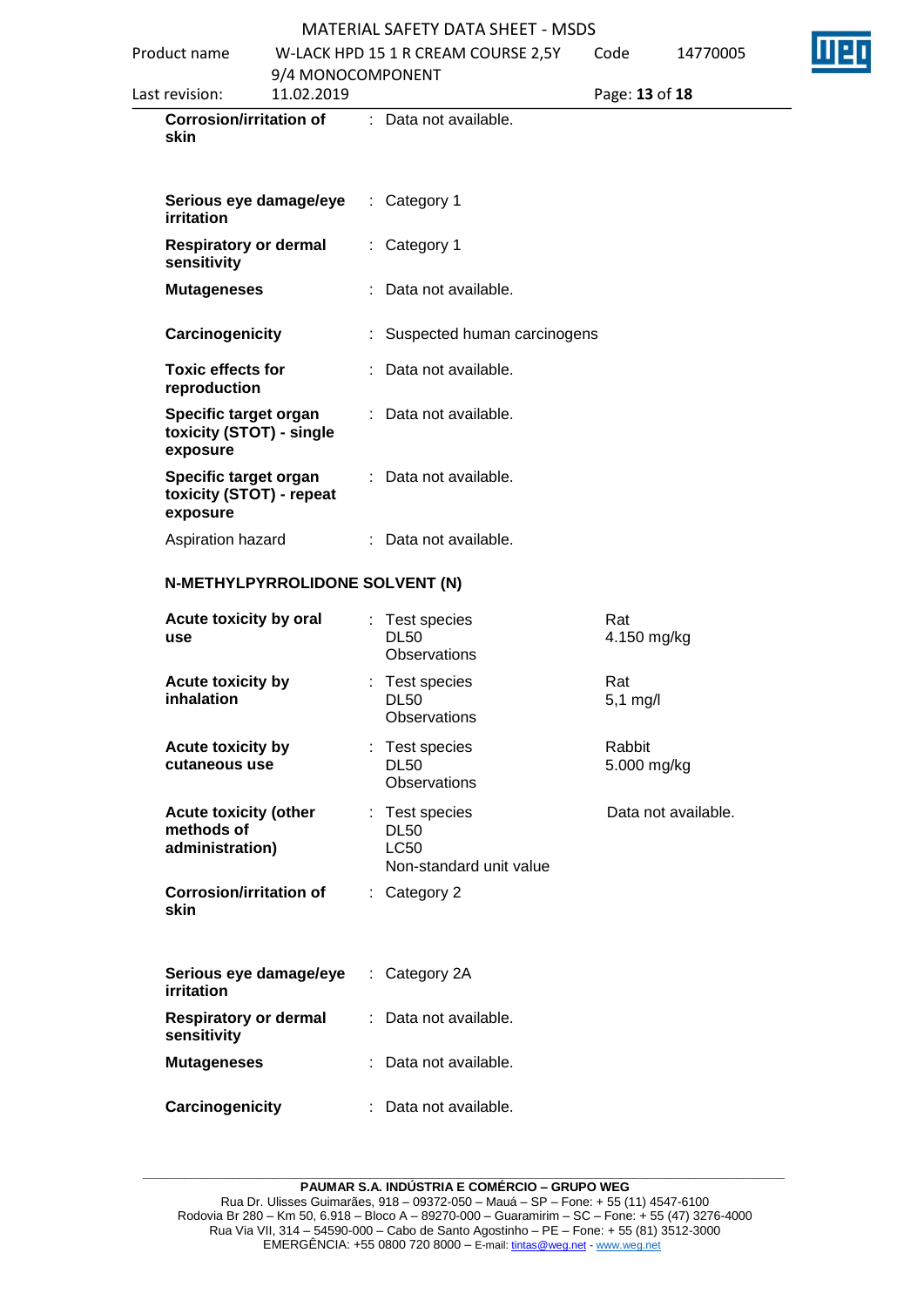| Product name   |                                                               | W-LACK HPD 15 1 R CREAM COURSE 2,5Y<br>Code<br>14770005 |  |                                                                                                                                  | Щ                     |                     |  |
|----------------|---------------------------------------------------------------|---------------------------------------------------------|--|----------------------------------------------------------------------------------------------------------------------------------|-----------------------|---------------------|--|
|                |                                                               | 9/4 MONOCOMPONENT                                       |  |                                                                                                                                  |                       |                     |  |
| Last revision: |                                                               | 11.02.2019                                              |  |                                                                                                                                  | Page: 14 of 18        |                     |  |
|                | <b>Toxic effects for</b><br>reproduction                      |                                                         |  | That is assumed that produces an adverse effect on the<br>fitness or reproductive capacity or the development of human<br>beings |                       |                     |  |
| exposure       | Specific target organ                                         | toxicity (STOT) - single                                |  | : Passengers effects on organ target. These are effects that<br>alter human function for a short period of exposure              |                       |                     |  |
| exposure       | Specific target organ                                         | toxicity (STOT) - repeat                                |  | : Data not available.                                                                                                            |                       |                     |  |
|                | Aspiration hazard                                             |                                                         |  | : Data not available.                                                                                                            |                       |                     |  |
|                |                                                               | <b>OCTOATE COBALT (N)</b>                               |  |                                                                                                                                  |                       |                     |  |
| use            | Acute toxicity by oral                                        |                                                         |  | Test species<br><b>DL50</b><br>Observations                                                                                      | Rat<br>1.470 mg/kg    |                     |  |
|                | Acute toxicity by<br>inhalation                               |                                                         |  | : Test species<br><b>DL50</b><br>Observations                                                                                    | Rat                   | Data not available. |  |
|                | Acute toxicity by<br>cutaneous use                            |                                                         |  | : Test species<br><b>DL50</b><br><b>Observations</b>                                                                             | Rabbit<br>2.000 mg/kg |                     |  |
|                | <b>Acute toxicity (other</b><br>methods of<br>administration) |                                                         |  | : Test species<br><b>DL50</b><br><b>LC50</b><br>Non-standard unit value                                                          |                       | Data not available. |  |
| skin           |                                                               | <b>Corrosion/irritation of</b><br>: Category 2          |  |                                                                                                                                  |                       |                     |  |
| irritation     |                                                               | Serious eye damage/eye                                  |  | : Data not available.                                                                                                            |                       |                     |  |
|                | <b>Respiratory or dermal</b><br>sensitivity                   |                                                         |  | : Category 1                                                                                                                     |                       |                     |  |
|                | <b>Mutageneses</b>                                            |                                                         |  | : Data not available.                                                                                                            |                       |                     |  |
|                | Carcinogenicity                                               |                                                         |  | : Data not available.                                                                                                            |                       |                     |  |
|                | <b>Toxic effects for</b><br>reproduction                      |                                                         |  | : Data not available.                                                                                                            |                       |                     |  |
| exposure       | Specific target organ                                         | toxicity (STOT) - single                                |  | : Data not available.                                                                                                            |                       |                     |  |
| exposure       | Specific target organ                                         | toxicity (STOT) - repeat                                |  | Data not available.                                                                                                              |                       |                     |  |
|                | Aspiration hazard                                             |                                                         |  | : Data not available.                                                                                                            |                       |                     |  |
|                |                                                               |                                                         |  |                                                                                                                                  |                       |                     |  |

Not classified in terms of toxicity based on the data available.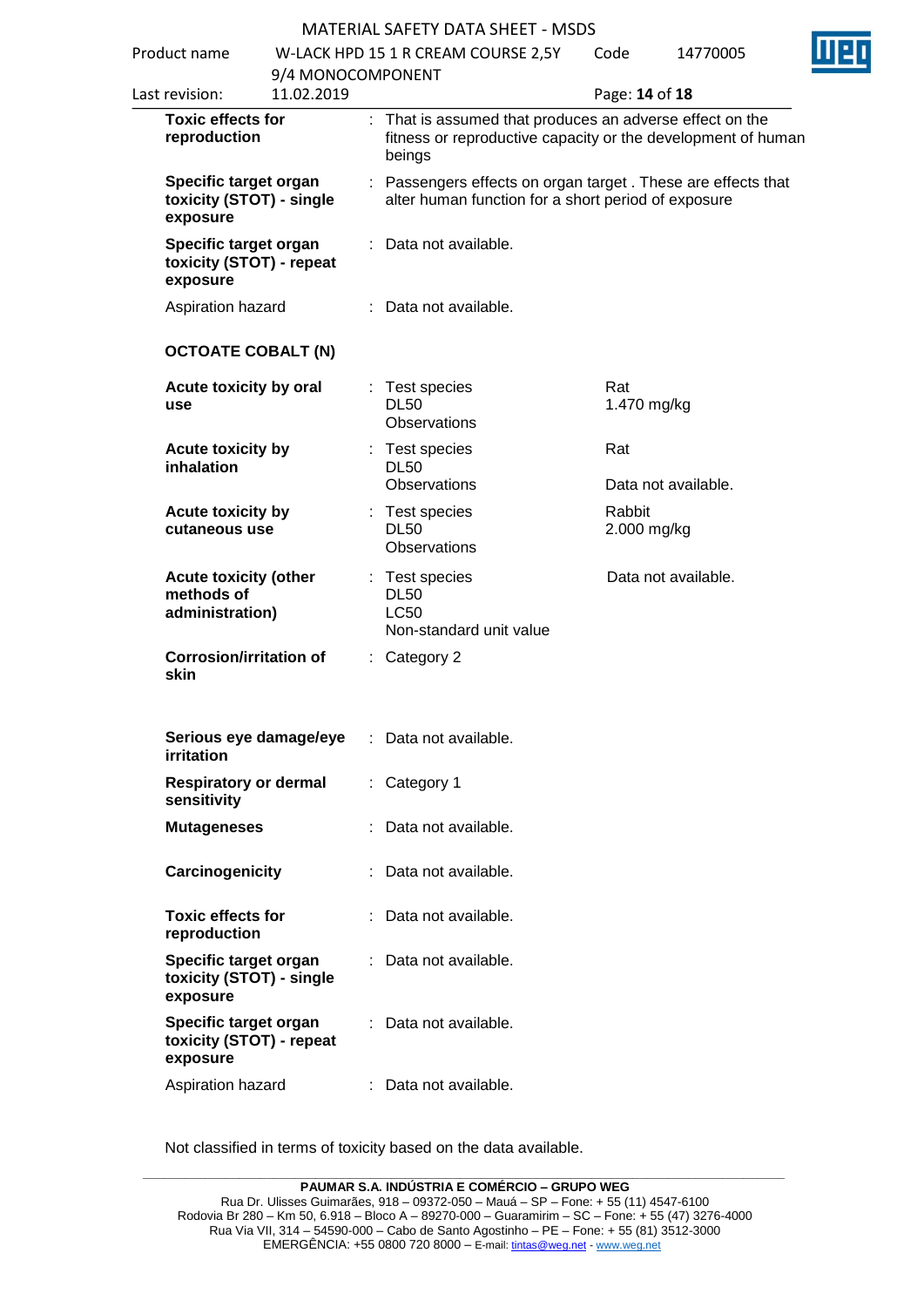## 12. ECOLOGICAL INFORMATION

| <b>Stability in soil</b>                   | : The product easily infiltrates into the soil                                          |
|--------------------------------------------|-----------------------------------------------------------------------------------------|
| <b>Other toxicological</b><br>observations | Data not available.                                                                     |
| <b>Ecotoxicity</b>                         | Detrimental to the fauna<br>Contaminates the ground water.<br>Detrimental to the flora. |

### 13. DIOSPOSAL AND TREATMENT CONSIDERATIONS

# **Recommended methods for final disposal Product** : Class I Waste - Dispose of in industrial landfill or a facility authorized for recycling in accordance with federal, stateor local regulations **Waste** : Class I Waste - Dispose of in industrial landfill or a facility authorized for recycling in accordance with federal, stateor local regulations **Used packaging** : Clean packaging should be sent for recycling. Packaging with class I waste should be disposed of in industrial landfill or a facility authorized for recycling in accordance with federal, state or local regulations.

### 14. TRANSPORTATION INFORMATION

| fLand                |                                                                                                                                 |
|----------------------|---------------------------------------------------------------------------------------------------------------------------------|
| <b>ONU</b>           | : 1263                                                                                                                          |
| <b>Class of risk</b> | : 3                                                                                                                             |
| <b>Risk number</b>   | : 30                                                                                                                            |
| Packaging group      | : III                                                                                                                           |
| <b>Name</b>          | Paint (including coats, lacquers, enamels, colorant, gum-<br>lacquers, varnishes, polishes, liquid fillers and liquid lacquers) |

### **Shipping**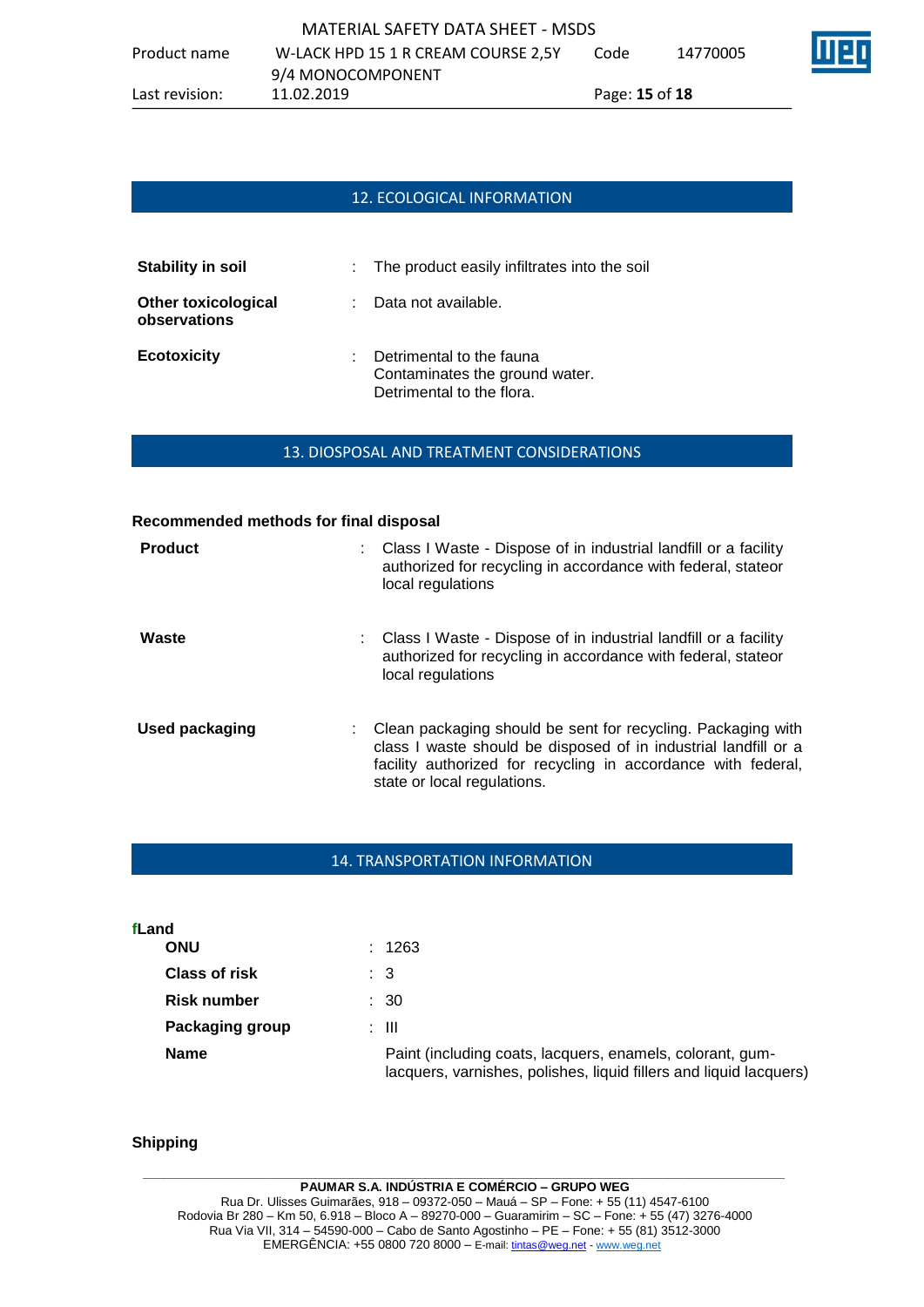|                              | Product name                     | 9/4 MONOCOMPONENT |  | W-LACK HPD 15 1 R CREAM COURSE 2,5Y                                                                                             | Code | 14770005 |
|------------------------------|----------------------------------|-------------------|--|---------------------------------------------------------------------------------------------------------------------------------|------|----------|
| 11.02.2019<br>Last revision: |                                  |                   |  | Page: 16 of 18                                                                                                                  |      |          |
|                              | <b>ONU</b>                       |                   |  | : 1263                                                                                                                          |      |          |
|                              | Class of risk                    |                   |  | $\therefore$ 3                                                                                                                  |      |          |
|                              | Packaging group                  |                   |  | : III                                                                                                                           |      |          |
|                              | <b>EmS</b>                       |                   |  | F-E                                                                                                                             |      |          |
|                              | <b>MFAG</b>                      |                   |  | 310                                                                                                                             |      |          |
|                              | Appropriate name for<br>dispatch |                   |  | Paint (including coats, lacquers, enamels, colorant, gum-<br>lacquers, varnishes, polishes, liquid fillers and liquid lacquers) |      |          |
| Air transport<br><b>ONU</b>  |                                  |                   |  | : 1263                                                                                                                          |      |          |
|                              | Class of risk                    |                   |  | $\therefore$ 3                                                                                                                  |      |          |
|                              | Packaging group                  |                   |  | : III                                                                                                                           |      |          |
|                              | Appropriate name for<br>dispatch |                   |  | Paint (including coats, lacquers, enamels, colorant, gum-<br>lacquers, varnishes, polishes, liquid fillers and liquid lacquers) |      |          |

## 15. REGULATORY INFORMATION

This MSDS (Material Safety Data Sheet) was generated according to the criteria of NBR 14725/2014. (Brazilian standard that defines the GHS).

| Specific Regulations for the | Federal Decree No. 2657, July 3rd, 1998.                                      |
|------------------------------|-------------------------------------------------------------------------------|
| <b>Chemical Product.</b>     | Ordinance No. 229, May 24th, 2011 - Changes to Regulatory<br>Standard No. 26. |
|                              | ABNT NBR 14725: 2014 - valid from 19/12/2014 -                                |
|                              | Amendment 1 (19/11/2014).                                                     |
|                              | Law No. 12305, August 2nd 2010 (Solid Waste National<br>Policy).              |
|                              | Decree No. 7404, December 23rd, 2010.                                         |
|                              | Resolution ANTT N° 5.232, December 14th 2016.                                 |
|                              |                                                                               |

## 16. ADDITIONAL INFORMATION

### **Acronyms Used:**

**Legenda:**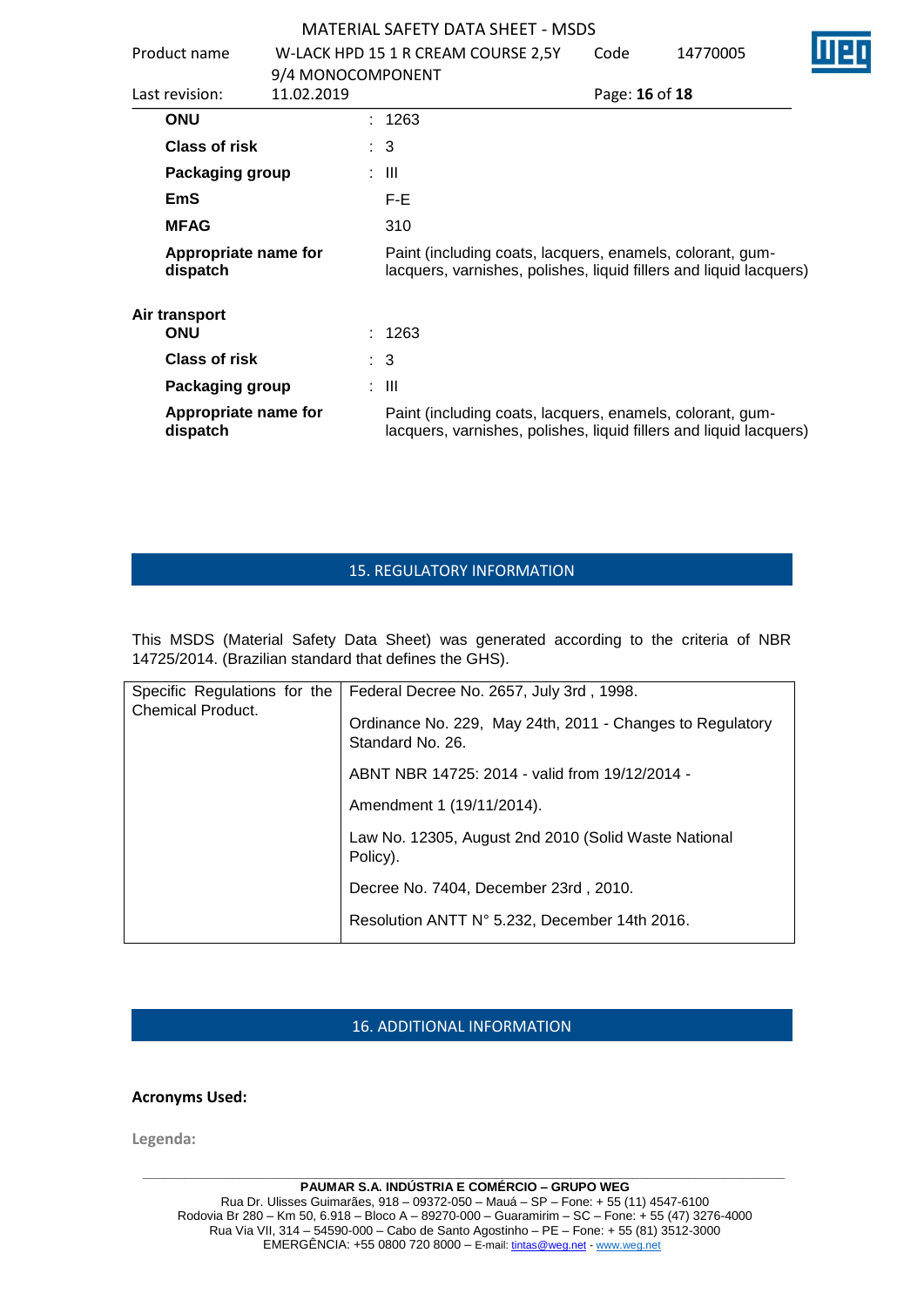Product name W-LACK HPD 15 1 R CREAM COURSE 2,5Y

9/4 MONOCOMPONENT

Last revision: 11.02.2019 Page: **17** of **18**

Code 14770005

| <b>CAS</b>      | <b>Chemical Abstract Service</b>                          |
|-----------------|-----------------------------------------------------------|
| VO              | <b>Organic Vapors</b>                                     |
| <b>NEC</b>      | National Eletrical code/Código Nacional de Eletricidade   |
| IEC:            | International Eletrical Commision                         |
| <b>ABNT</b>     | <b>Brazilian Association of Technical Standards</b>       |
| <b>ACGIH</b>    | American Conference of Governmental Industrial Hygienists |
| <b>TLV</b>      | <b>Threshold Limit Values</b>                             |
| <b>TLV/TWA</b>  | <b>Time Weighted Average</b>                              |
| <b>TLV/STEL</b> | Short Term Exposure Limit                                 |
| TLC/C:          | Tolerance Limit - Ceiling Value                           |
| EPI:            | Individual Protective Equipment                           |
| <b>CA</b>       | Approval Certificate                                      |
| <b>PPRA</b>     | <b>Environmental Risk Prevention Program</b>              |
| <b>NR</b>       | <b>Regulatory Standard</b>                                |
| <b>NFPA</b>     | <b>National Fire Protection Agency</b>                    |
| mmHg            | Millimeters of mercury - pressure unit                    |
| <b>DL50</b>     | Lethal Dose average                                       |
| <b>CL50</b>     | Lethal Concentration average                              |
| ppm             | Parts per million                                         |
| N.d             | Not available                                             |
| $A + B$         | Viscosity of the mixture of component $A + component B$   |

Important information, but not specifically described in the previous sections:

This MSDS was prepared based on current knowledge about the handling of the product under normal conditions of use, according to the application specified on the packaging and recommended usage in Section 1 of this MSDS. Any other use of the product involving its combination with other materials, as well as forms of use different from those indicated, are the user's responsibility. The company advises that the handling of any chemical substance requires prior knowledge of its hazards by the user. In the workplace it is responsibility of the company user of the product to provide training of its employees and contractors about the possible risks arising from exposure to the chemical.

We reserve the right to change the information contained in this document without prior notice, due to the improvement and continuous evolution of the product and technical knowledge.

**References** : Data not available.

Vertical lines in the left hand margin indicate changes from the current version